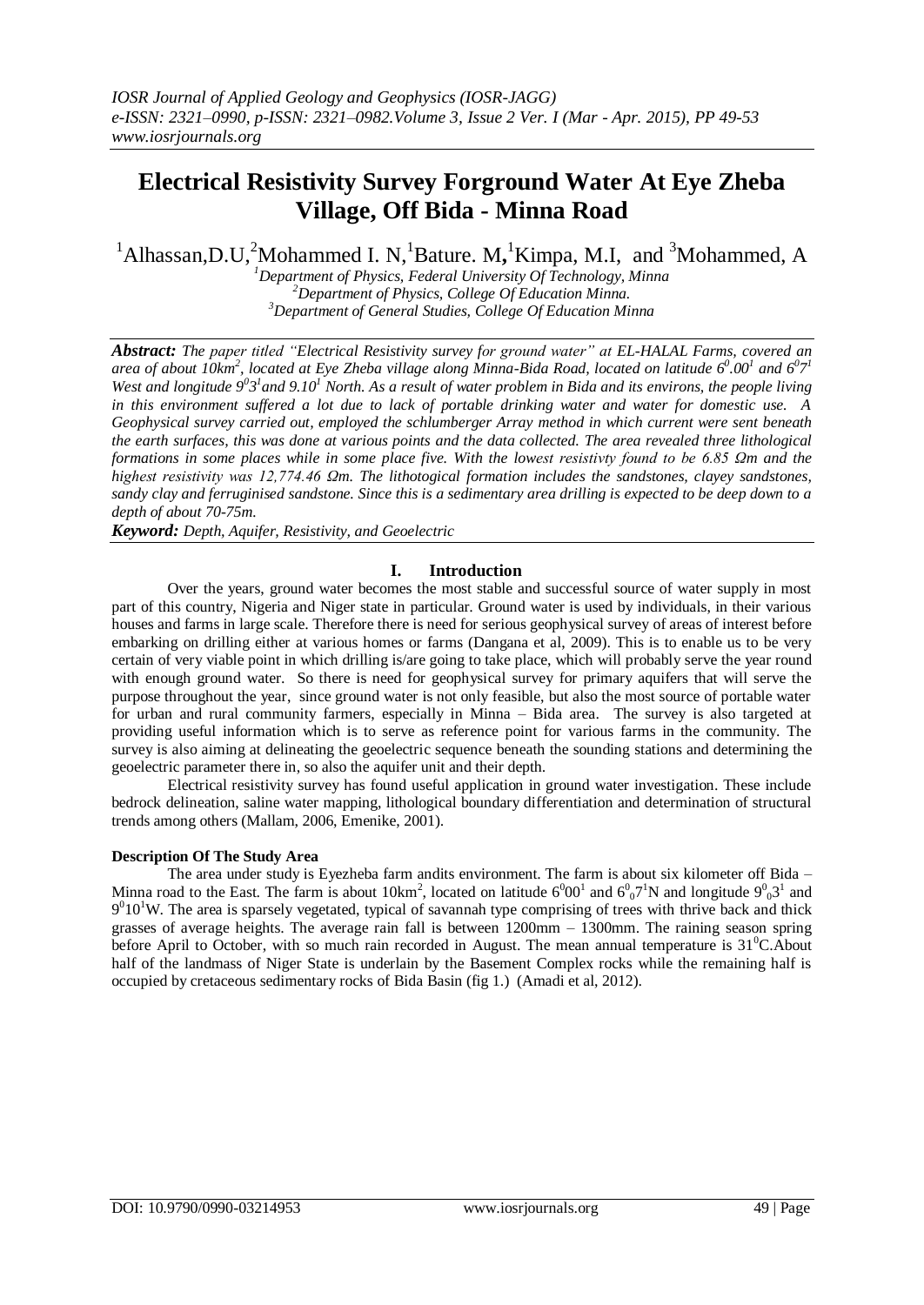

**Fig 1:** Geological Map of Niger State Basement Complex and Sedimentary Basins

# **Geology And Hydrogeology Of The Area**

Bida, falls within the Nupe sandstones (Fig.1) which extends from the areas of Kontagora in the Northwest down to the area of Lokoja on Southeast. The basement on which the Nupe sandstones are laid has high relief as described by (Russ et al, 1957). This basement is overlain by rounded to subrounded course conglomerates clay-sand-pebbles admixtures. These sediments are conformably overlain by sandstones, subsidiary sandstones, fine conglomerate and siltstones known as Bida sandstones. The sandstones are succeeded by geolithic, dolithic and pisolitic ironstones which form a prominent break of slop along mesawalls in Bida area known as Sakpe ironstone formation. The ironstones are overlain by Argillaccous strata dominated by siltstones known as Enagi sandstones. The Enagi sandstones is overlain by upper ironstones known as Batati ironstones formation around Bida.

Generally the sandstones formation forms the basic aquifer in the sedimentary areas. This is represented in the Bida area mostly by the Bida sandstones. The basal sandstones could also be reached but the base of the sandstone is deep.

The siltstones of the Enagi sandstone, the clay of the Bida sandstone and the ironstones of the Sakpe formation provide very poor aquifer and should be avoided in order to provide quality water for domestic use.

# **II. Methodology**

One of the most relevant geophysical methods of survey for mineral deposits and ground water prospecting is the electrical resistivity method (Dangana et al, 2003). This method determines the subsurface resistivity distribution of the ground, which can then be related to the physical conditions of interest such as lithology, porosity, degree of water saturation and presence or absence of voids in the rock. The method employs two techniques namely: the horizontal electrical profiling (mapping), which provides information on the lateral variation in resistivity of the ground and the vertical electrical sounding (drilling), which provided information on the variation in the resistivity with depth (Telford et al, 1980).

In this survey both Wenner and Schlumberger were used in data collection. The Wenner configuration was used for electric profiling, and the objective is to determine the resistivity variation laterally.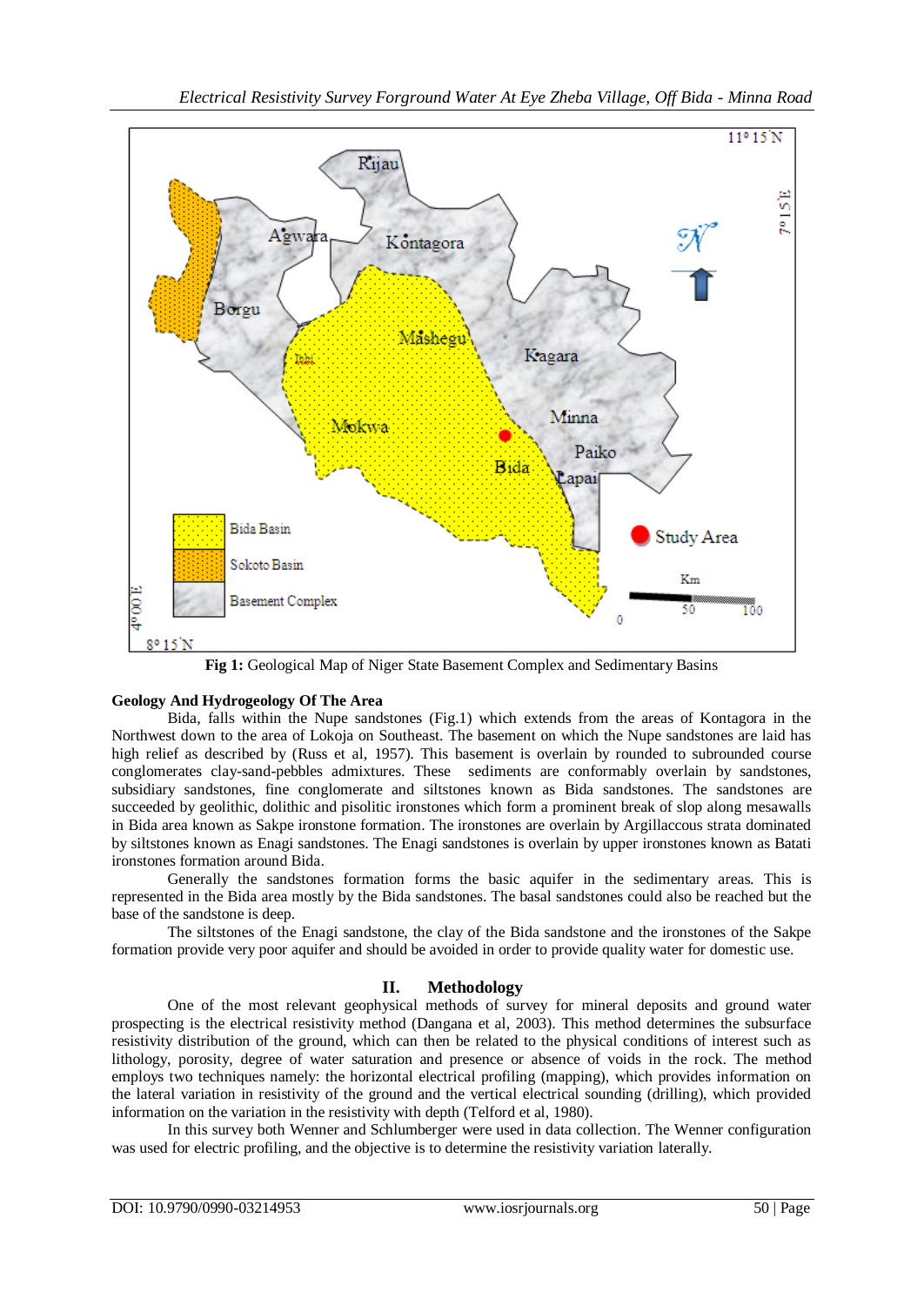The theory behind these spreads is well discussed in detail in sources such as Telford, (1989), Parasnis (1986) etc. In Wenner array method used for this investigation, the electrodes are uniformly spaced in a line. From the arrangement, we have that  $r_1 = r_4$  and  $r_2 = r_3 = a$ . Thus the apparent resistivity is  $\rho_a = \frac{2\pi a \Delta V}{I}$  $\frac{1}{I}$ <sup>1</sup>

Where "a" is the spacing between the adjacent electrodes.

While in the other method, that is, schlumberger array, the current electrodes are spaced much further apart than the potential electrodes, from the first principles, then the apparent resistivity  $\rho_a$  is given by

$$
\rho_{a=\frac{2\pi a \Delta V}{I} \frac{1}{\left[\left[(L-X)-I(L+X)\right] - \frac{1}{\left[(L-X)+I\right](L+X)-L\right]}}}
$$

Simplifying, since  $(L - X) >> 1$ , we have

$$
\rho_{a=\frac{\pi (L^2 - X^2)^2}{2L (L^2 + X^2)} \left[\frac{\Delta V}{I}\right]}
$$
 3

Since this is often used symmetrically,  $X = 0$ , in which case

$$
\rho_a = \frac{\pi L^2}{2L} \left\{ \frac{\Delta V}{l} \right\}
$$
 4

where  $L = \text{half the separation of the current electrodes}, \, L = \text{half the distance of the potential electrode},$  $V =$  potential difference measured and I is the current passed by the instrument, and X is the distance between the center of the spread to the midpoint of the potential electrodes we also find that  $r_1 = (L - X) - L$ ,  $r_2 = (L + X)$ +L,  $r_3 = (L-X) + L$  and  $r_4 (L+X) - L$ 

All items found in the bracket are called the Geometric factor and they depend on the array, other terms are read from the terrameter.

#### **Field Procedure**

Basically, the field procedure in the electrical resistivity methods involves passing of artificial current through two electrodes into the subsurface and measuring the potential difference between the two currents electrodes through another two electrodes placed in line.

Terrameter MC 0hm MODEL 2115A mark-2, with all its accessories was used for the survey work. Both the horizontal electrical profiling and the Vertical Electric Sounding (VES) techniques were employed in this work. For the electrical mapping, the area was divided into nine (9) profiles at equal intervals of 50m. Each profile runs from west to east. Wenner array was used, with the electrodes spacing of 40m. As for the vertical electrical sounding, since regional survey was aimed at, the area was guided into twenty (20) sounding stations spaced at intervals of 100m.

#### **Interpretation**

The quantitative interpretation of the field data were carried out by the application of a computer iteration package (Zohdy, et al, 1989). This package (Zohdy) is capable of converting the values apparent resistivity as function of electrode spacing acquired as the field data to values of true resistivity as function of depth of individual layer for the actual condition in the ground to be interpreted.

However, the qualitative interpretation of the VES curves assumes that the earth is composed of horizontal layers with different resistivity referred to as geoelectric formation. Geological equivalent of these geoelectric sections are given in the figures 2 and 3 below.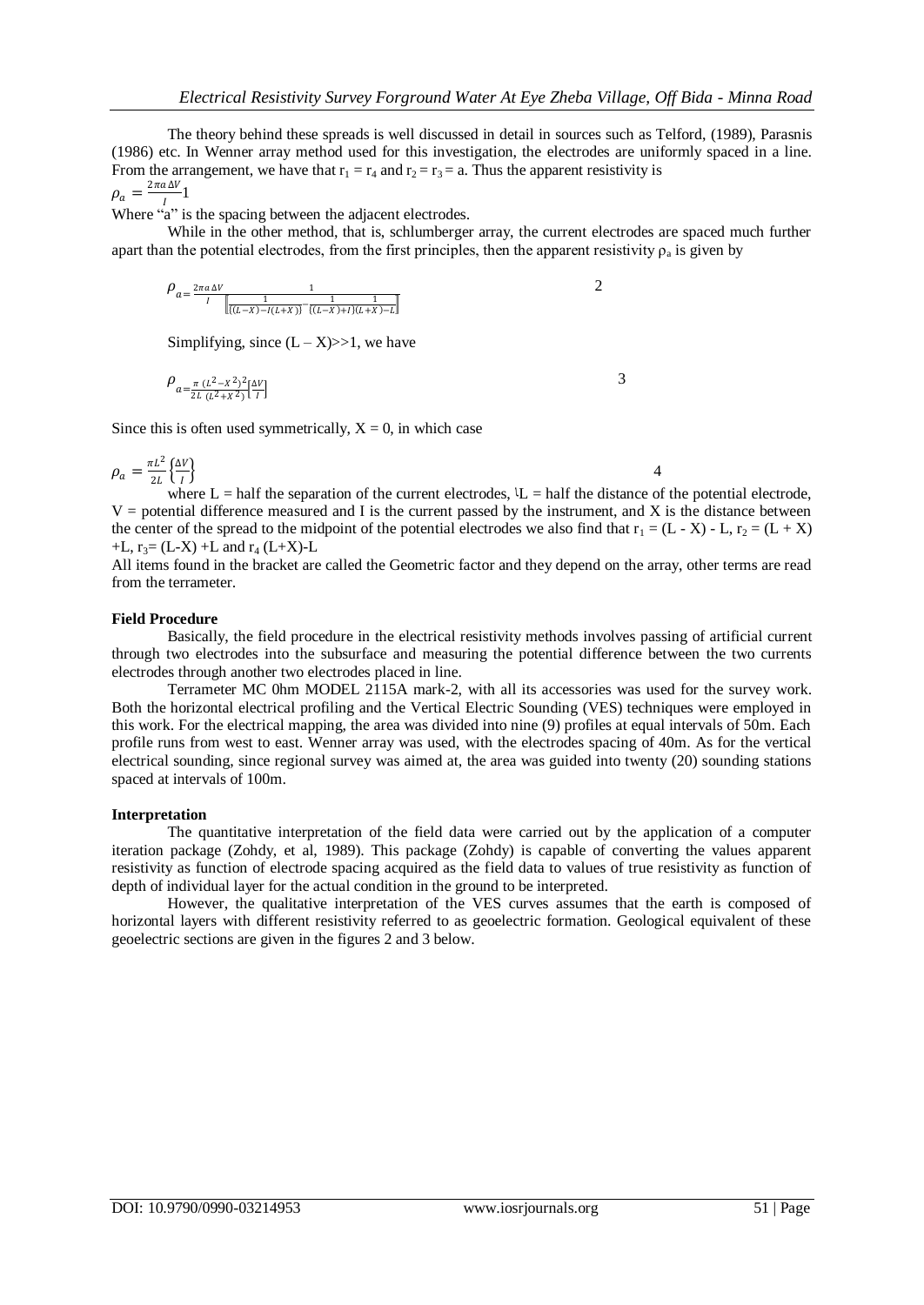

*Electrical Resistivity Survey Forground Water At Eye Zheba Village, Off Bida - Minna Road*

Fig. 2: Geologic Section of Profile A



#### **III. Discussion**

Based on the findings, it's found that the Nupe sandstone formation is composing of three and five horizons at different locations within the farm area, which are clearly seen on resistivity curves. Four types of formation were identified as sandstone, clayey sandstone, sandy clay soil and ferrugnized sandstone as shown on the figures.

The sandstone formation is considered as the primary aquifer while the clayey sandstone formation is the secondary and therefore can serve as a major enhancement. It can be seen that around the stations VES  $B_1$ ,  $B_2$ ,  $C_1$  and  $C_2$  fifth layer formation of lower resistivity than that of the sandstone exit. This formation is assumed to be still sandstone but with increase in salinity as a result of depth.

# **IV. Conclusion**

The geophysical investigations delineated the geologic sequence within the vicinity of the El-Halal farm at Eye Zheba near Bida. The formation comprising of three and five horizons at different locations. The most potential areas for productive borehole drilling be carried out at points around stations; VES  $B_1$ ,  $C_4$ ,  $C_4$  and  $D_2$ , with particular preference to VES C<sub>1</sub>and  $D_2$ .

Other potential areas are around VES  $B_0$ ,  $B_2$ ,  $B_3$ ,  $C_0$ ,  $C_4$ ,  $D_0$  and  $D_3$ . Boreholes should be drilled down to depths of about 70-75m.

# **V. Recommendations**

The overburden should be penetrated by an 8" bit. A 6" PVC casing and screening be used to the bottom. The annulus space around the screen should be properly gravel packed with well sorted formation stabilizer, while the upper 6m of the space should properly be grouted with clear cement and water mixture to curtail any possibility of contaminations from the surface run off/effluents.